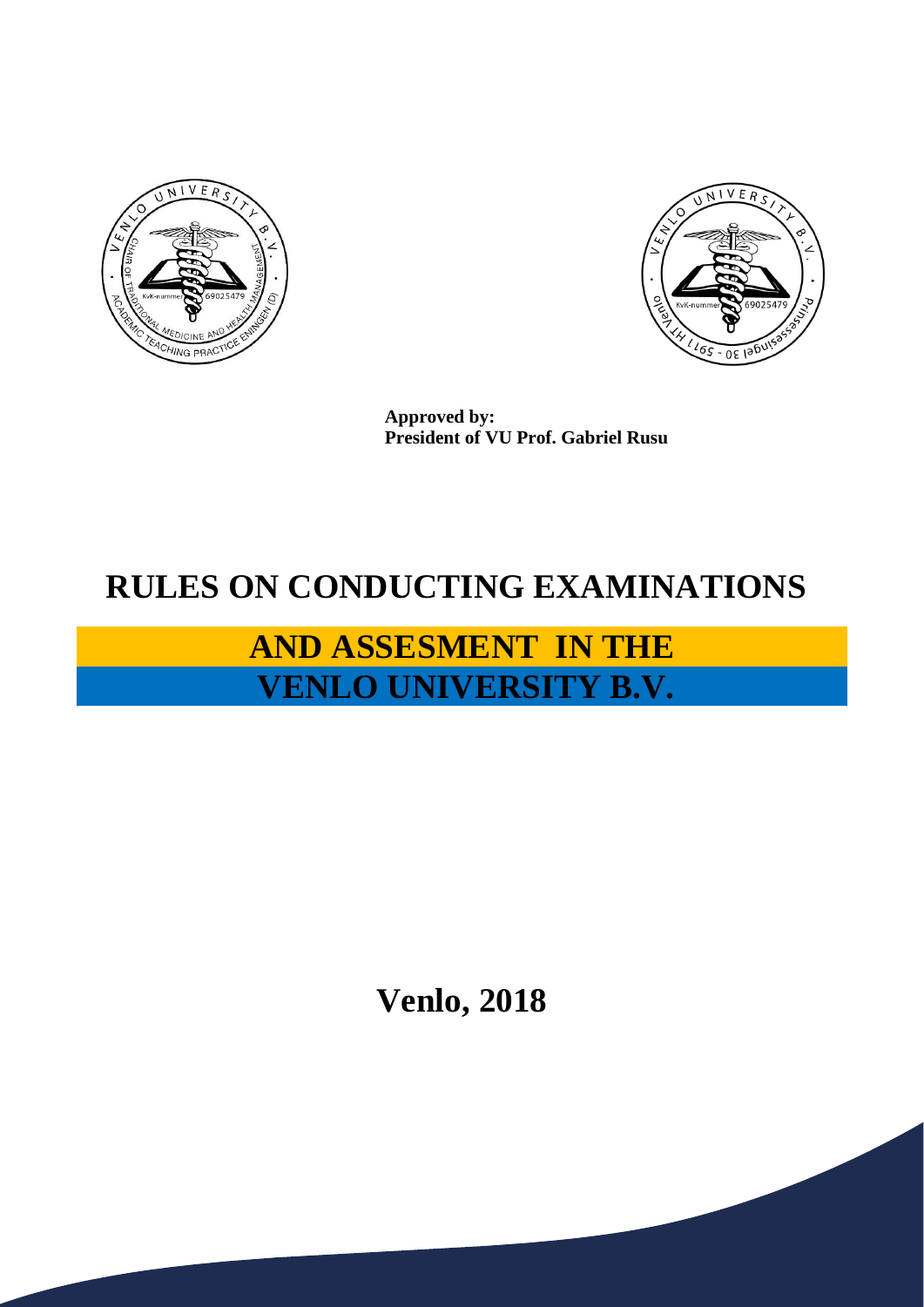**Article 1.** These Rules set out the ways for conducting examinations and assessment of students and graduates in the Venlo University (hereinafter referred to as "the University").

**Article 2.** The training of students is controlled by means of examinations at the end of the semester and through ongoing marks during the course of study throughout the semester.

**Article 3.** (1) Two regular examination sessions: winter and summer, and one supplementary session – right after the regular summer session, are scheduled for each academic year. Before the beginning of the next academic year (in September) a liquidation examination session is organized to which students with up to three poor marks are allowed.

(2) Examinations are conducted during the examination sessions as set out in the study process schedule approved by the Academic Council.

(3) Ongoing marks are formed during the semester and are entered in the examination protocols in the days between the semester and the examination session.

**Article 4.** (1) The examination schedule setting out the disciplines as per curriculum, the course, the group, the academic standard, the discipline main lecturer, the date, room and the start time of the examination is prepared by the Education Technology Office. The schedule is coordinated with:

1. The students, representatives of the Student Council to the respective academic standard for which the examination is scheduled;

2. The discipline lecturer who is also the internal examiner.

(2) The schedule is approved by the vice-rector in charge of the study process and may be modified only by his sanction or by sanction of the Rector.

**Article 5.** (1) The questions (synopsis) for students' preparation for the examinations are provided by the lecturer not later than the second week after the beginning of the course of study in the respective discipline.

(2) The questions, tasks, case studies under article 1 are contained in the academic standard of the discipline, however the Department Councils decide how and in what form they are submitted to the students in order to assess during the examination to what extent their knowledge correspond to the objectives of the study in the respective discipline.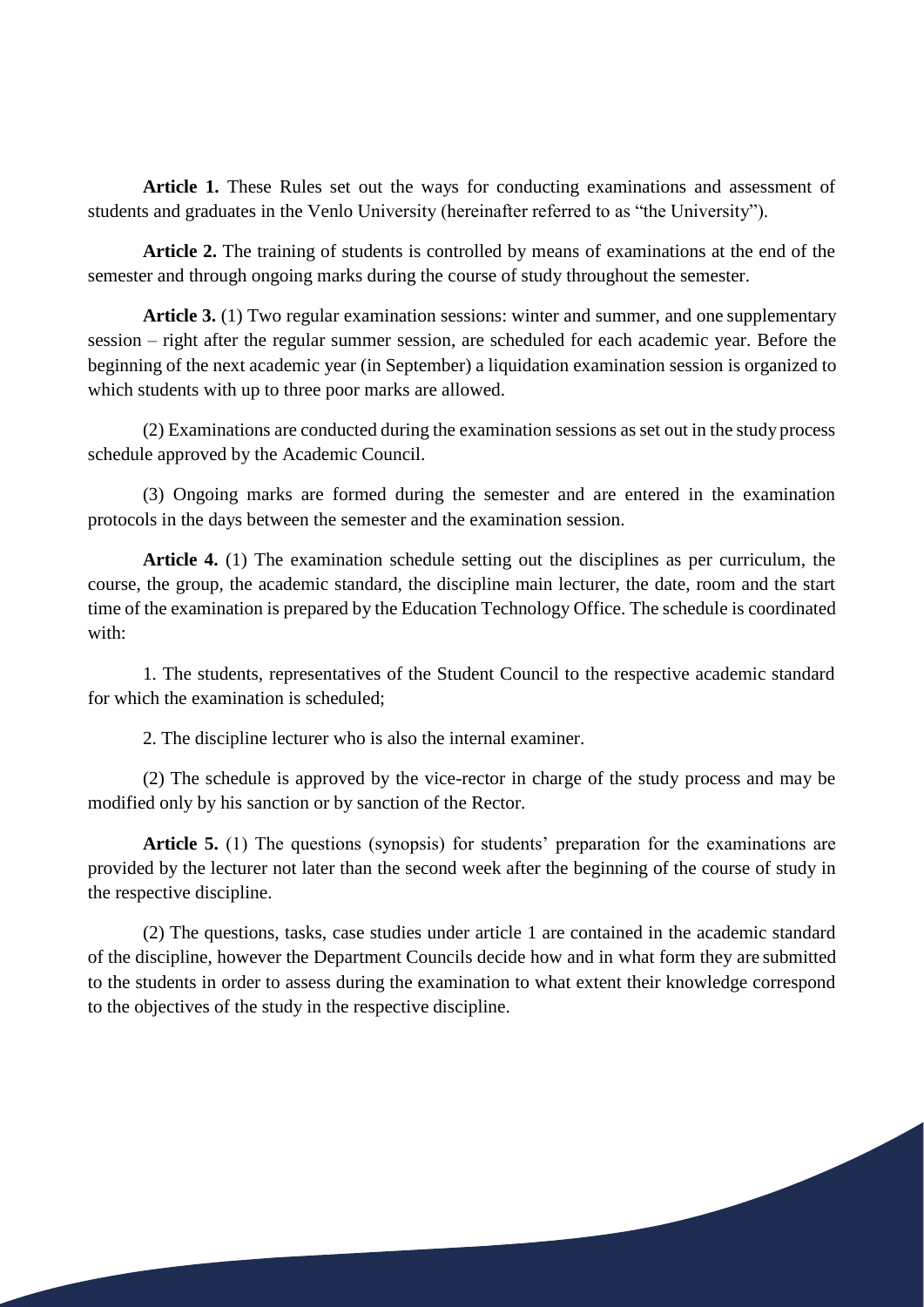**Article 6.** (1) Students with verified semester are admitted to examination only. On the day of the examination, the invigilator and/or the lecturer check the verification proved by the student's record book.

(2) The semester is verified after the student has successfully completed all requirements of the academic standard for the respective discipline pursuant to article 19 of the System for education quality assessment and maintenance.

(3) The verification of the student's record book under paragraph 2 is made officially by the Education Technology Office.

(4) Right after the end of the classes, each lecturer of the discipline is obliged to submit a written report to the Education Technology Office about the semester verification for the respective discipline. If a student has not fulfilled their obligations, they should be mentioned in the report by specifying the reasons to this effect. In this case, verification is refused or the semester is verified conditionally upon vice-rector's decision.

(5) Up to two conditionally subscribed disciplines per academic year are recognized, which should be studied not later than the next academic year with the next class in return of additional payment.

(6) Verification of semester is refused if the student has financial or property liabilities to the University.

Article 7. (1) Each student is obliged to sit for examinations during the examination session on the dates fixed in the schedule under article 4, paragraph 1.

(2) In terms of the bonus system of the University, any failure to sit for an examination in accordance with the schedule for no good reason is assessed with mark poor (2). The student has the right to re-sit for the examination however the mark is not taken in consideration for the bonus system.

(3) Exceptions from the schedule under article 3, paragraph 2 of the examination session, however within the session period, are allowed for students:

1. who study under individual curriculum;

2. pregnant students and students in maternity leave;

3. for fatherhood;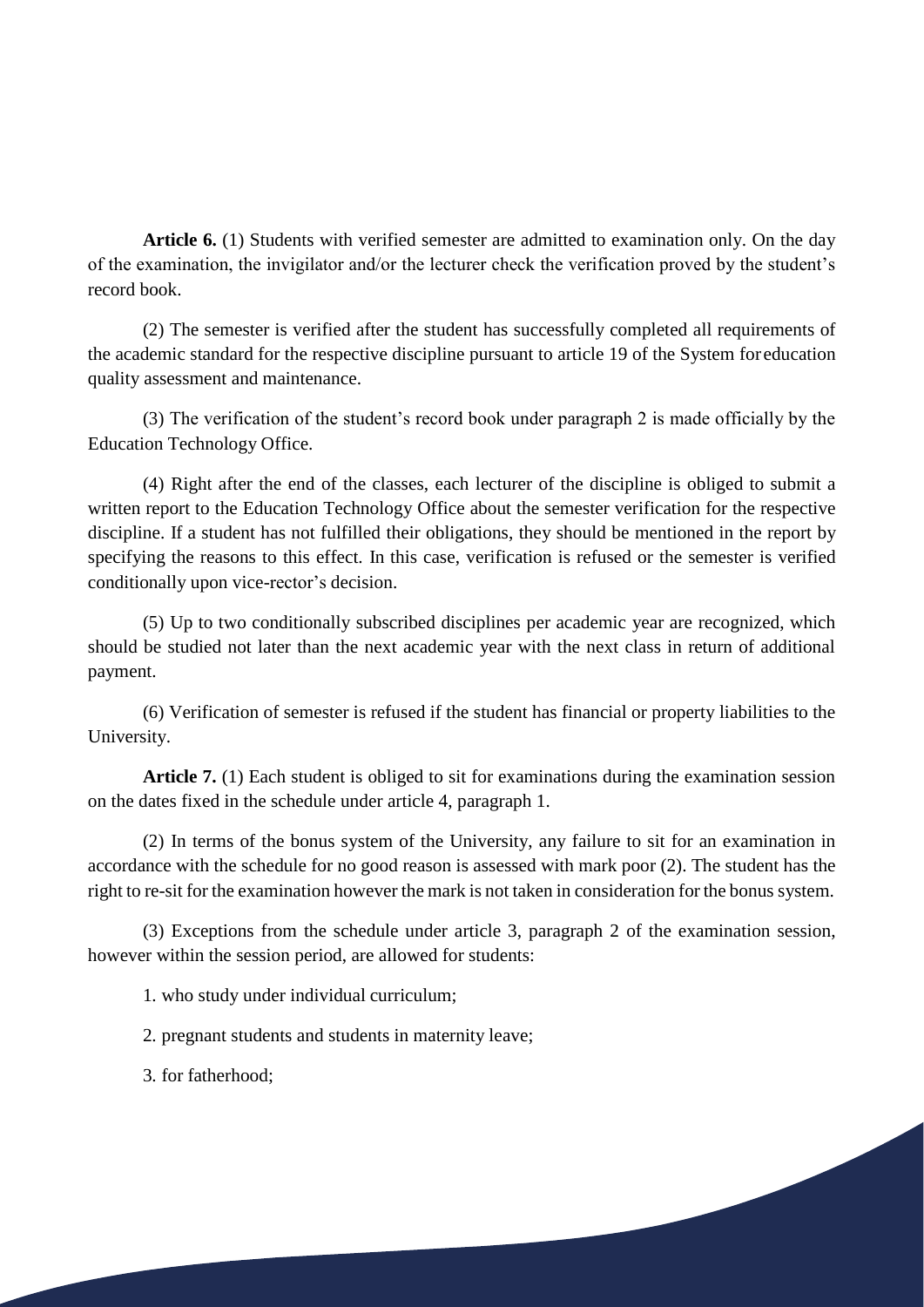- 4. who have been ill on the day of the examination as per the session schedule verified by a sick leave;
- 5. who study abroad under international programs and projects;
- 6. with permanent disabilities and reduced working capacity of more than 70% and mothers with three and more children.
- (4) Official documents should be submitted for the reasons under paragraph 3.
- (5) In special cases, the rector may allow sitting for an examination outside the session schedule, however not later than two weeks after the beginning of the next semester.

**Article 8.** (1) Students may sit for an examination once for the purposes of increasing their mark from successfully taken examination. Upon approval of the academic standard leader, the examination is conducted by a commission nominated by the head of the department of the discipline. In this case, the assessment of external examiner is not required. The new mark is not taken in consideration for the bonus system.

(2) In case a student submits a written objection for the mark from the examination, ongoing mark or mark from defence of master/bachelor thesis, the Rector appoints a commission under article 1, and the student pays a fee in the amount of EUR 50.

(3) In case the commission finds the objection reasonable and increases the mark, the fee should be refunded to the student.

(4) Re-sitting for increasing the mark from defence of a master/bachelor thesis is not allowed.

**Article 9.** (1) The final semester mark for each discipline is formed on the basis of three components:

- 1. the mark of the student for their work and achievements during the semester;
- 2. anonymous mark from the semester examination given by:
- a. discipline main lecturer;
- b. external examiner.
- (2) Main lecturers are nominated pursuant to article 40, paragraph 6, item 3 of the Rules on the structure and operation of EPU. In case of disease, specialisations, creative vacations, resignation,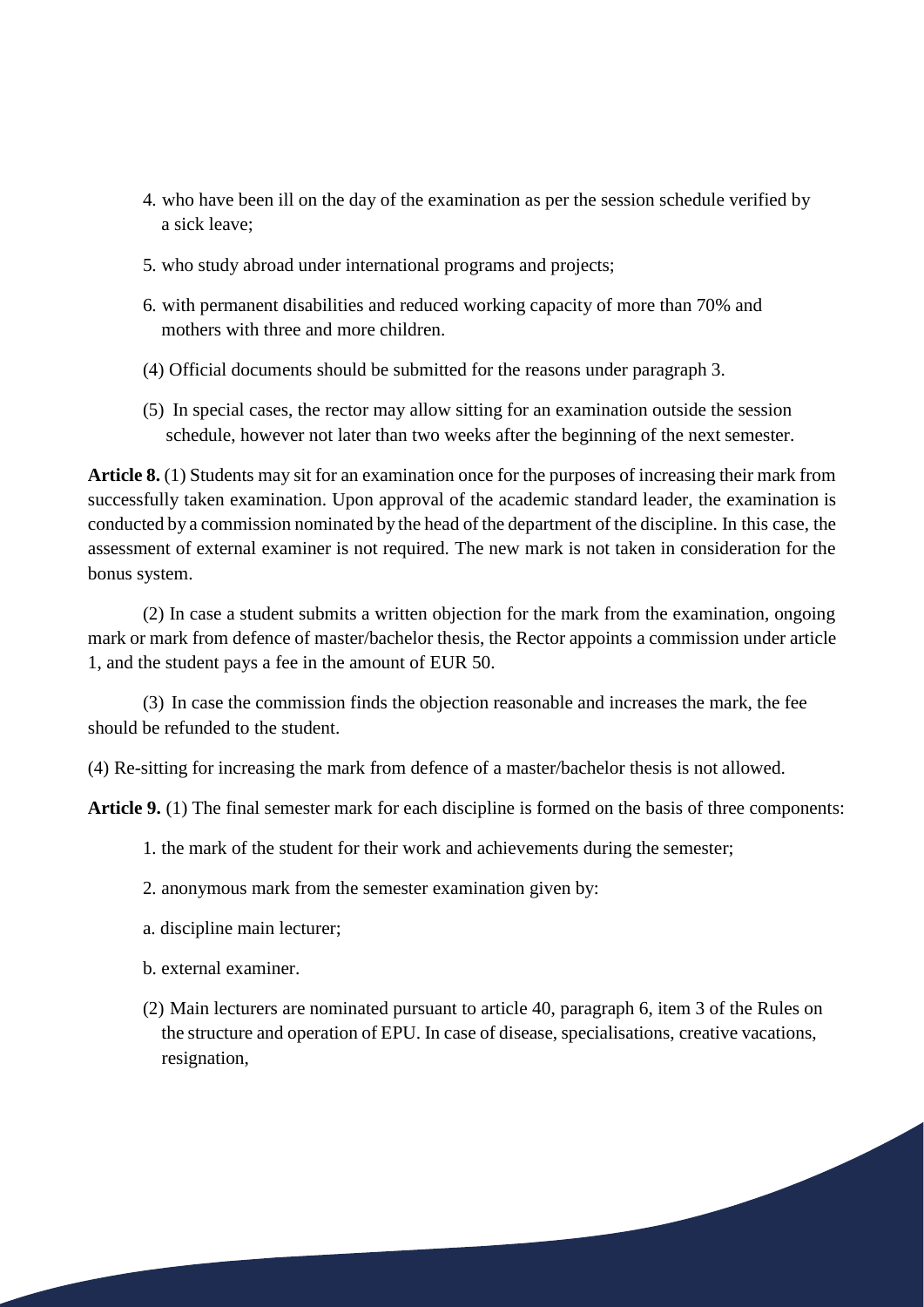etc., the head of the department, in coordination with the academic standard leader, nominate another examiner or assistant lecturer.

(3) External examiners fulfil the requirements of article 48, paragraph 5 of the Rules on the structure and operation of VU and are approved by the Academic Council upon proposal of the Program Councils, whereas substitute examiners are also nominated.

(4) External examiners receive the student's written examination works by email and assess them in compliance with the academic standards of the University and the provisions of the contract under article 48, paragraph 6, item 1 of the Rules on the structure and operation of VU.

(5) The marks for the work and the achievements of the students during the semester (component no. 1 of the final mark) are recorded in the examination protocols in the days between the end of the semester and the examination session.

(6) Disciplines that are finalized with ongoing marks conduct examination tests during the semesters, at least one of which should be an open test with marks given by the main lecturers (paragraph 1, item 2a) and external examiner (paragraph 1, item 2b). Marks are recorded in the examination protocols in the days between the end of the semester and the examination session.

**Article 10.** (1) Semester examinations are written. The duration of the examination of the student is fixed by the department.

(2) Students take their examination on a computer without external access.

(3) As a justified exception, examination results may be partially or fully printed on paper, however they should be scanned and saved on digital carrier. The technical requirements for this particular case are as follows:

- to write with pen only;

- to leave 1 cm margin at each side of the sheet of paper;

- to enumerate the pages;

- not to fold the sheets of paper;

- in case of drawings with pencil, corrections are not made by eraser but the respective drawing should be stricken out with indication "no".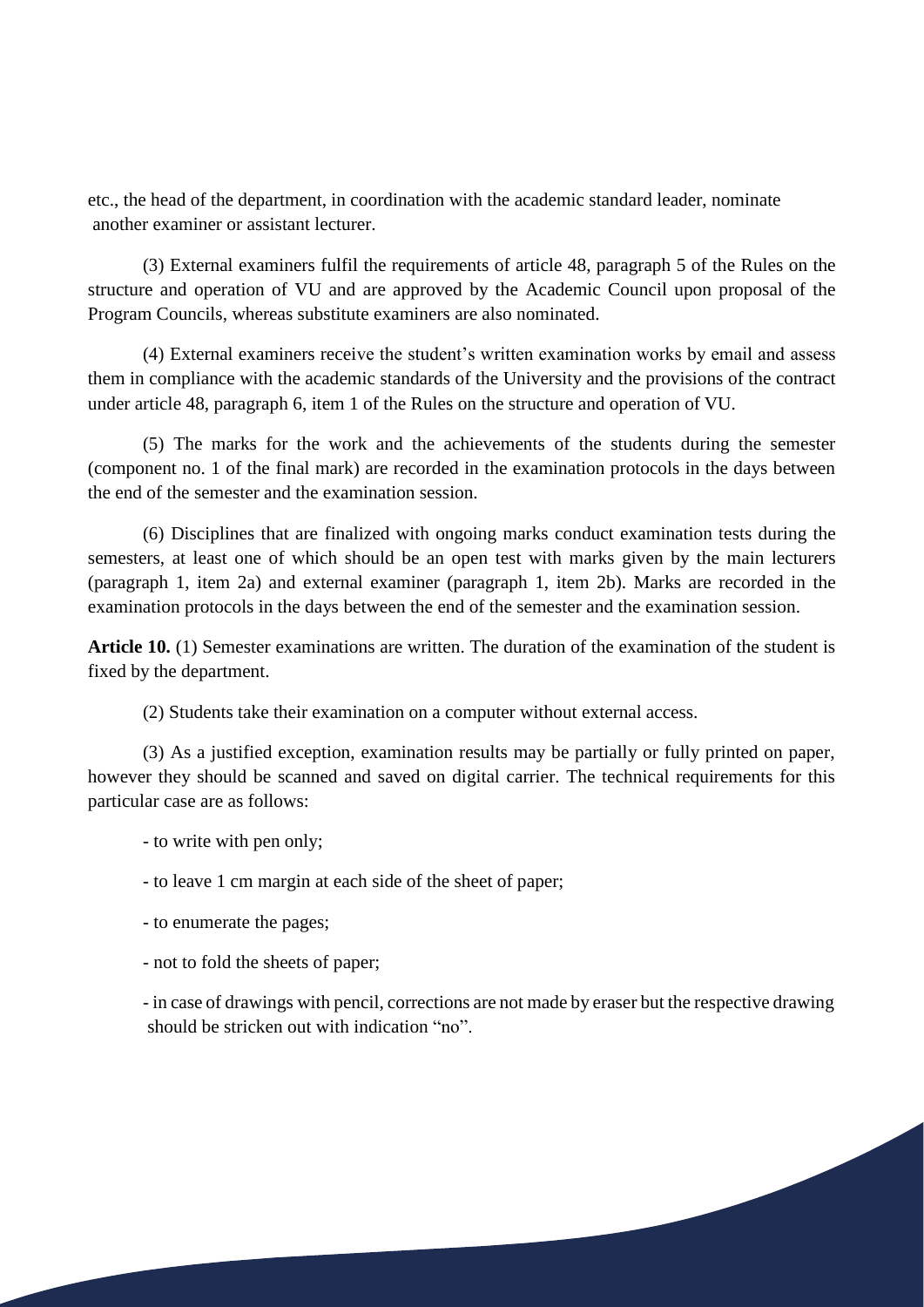**Article 11.** (1) Examination materials are encoded in such way that their authors should remain unidentifiable by the examiners, and not later than one day after the examination they should be sent to the email of the main lecturer and the external examiner.

(2) If on paper or another conventional carrier, examination results are scanned by Education Technology Office, are sent pursuant to paragraph 1 and are retained for at least three years in accordance with article 43, paragraph 2 of the HEA. The examination materials on digital carrier are retained for the same period of time.

(3) The two examiners record their marks in the examination protocol sent to them by email. The protocol can be opened with the access password provided. In the protocol only the column intended for their examination marks could be seen by each of the examiners.

(4) Within five days after the receipt thereof, the examiners send the protocols with recorded marks back to the Education Technology Office.

**Article 12.** Provided the student commits a fraud or makes an attempt to commit a fraud during the examination procedure, the main lecturer and/or the invigilator of the examination are obliged to report to the vice-rector of the University who undertakes actions to sanction the action, depending on its severity.

**Article 13.** (1) The University establishes conditions for operation of the European Higher Education Credit Transfer System (ECTS) and students' knowledge are assessed according to ECTS and according to the six-point marking system simultaneously, while observing the following table:

| <b>ECTS</b>                 | Six-point marking system            |
|-----------------------------|-------------------------------------|
| A                           | from 5,5 to $6$ – excellent (6)     |
| В                           | from 4,5 to $5,5$ – very good (5)   |
| $\mathcal{C}_{\mathcal{C}}$ | from 3,5 to $4,5 -$ good (4)        |
| I)                          | from 3 to $3,5 - \text{fair}(3)$    |
| E                           | from 2,5 to $3 - \text{fair} - (3)$ |
| FX.                         | poor $(2)$                          |
| F                           |                                     |

- (2) Upon forming the marks, the internal and external lecturer take in consideration the guidelines and the requirements as set out in item 15 of the discipline's academic tandard.
- (3) The examination is considered taken at least with mark D.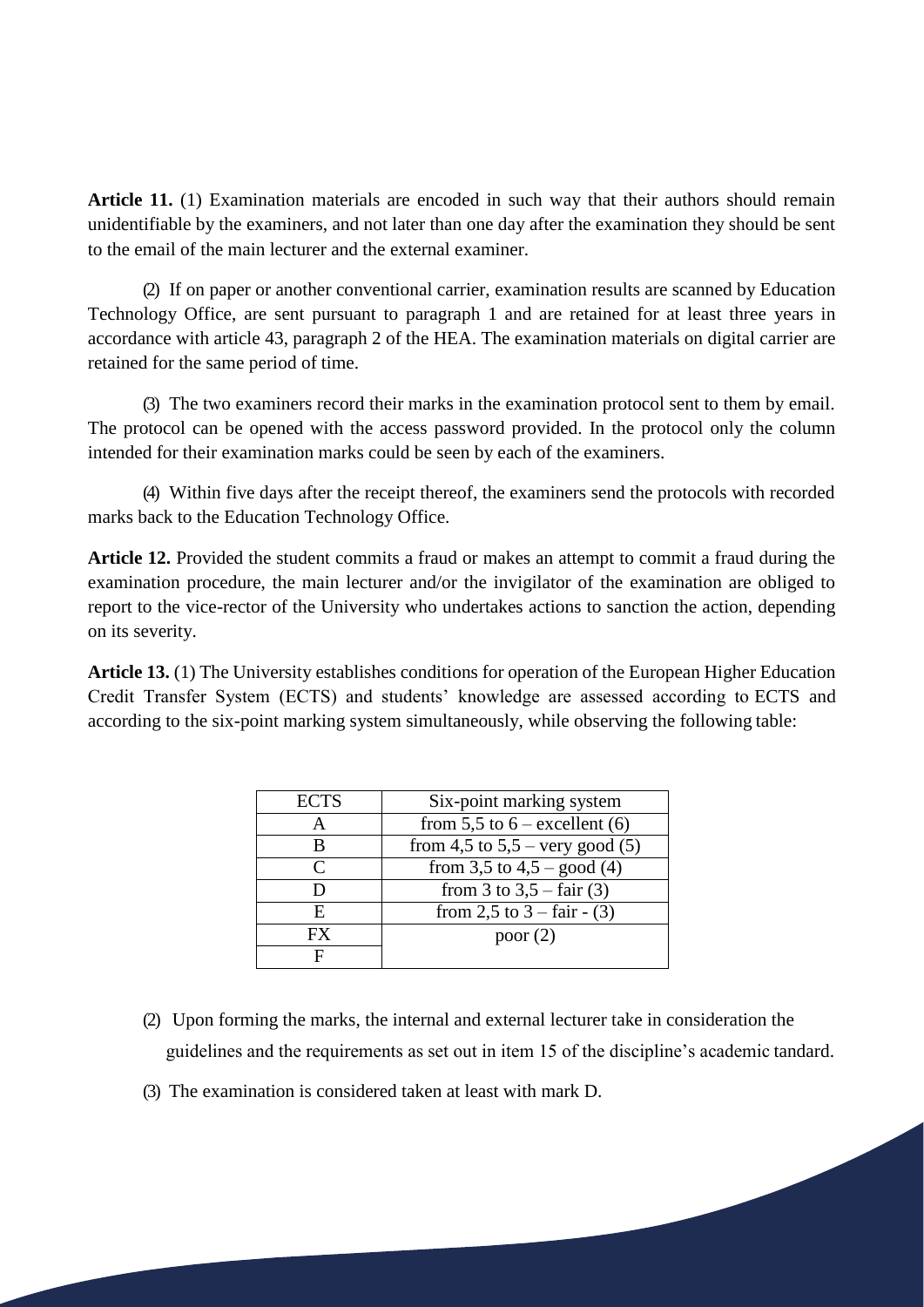- (4) The internal and external examiner keep notes for the grounds on which they have given the mark. They are submitted to the Education Technology Office and are integral part the examination documents.
- (5) The student has the right to review the notes under paragraph 3.

**Article 14.** (1) The final mark defines to what extent a student has achieved the objective of the study as defined in the discipline's academic standard adopted by the Academic Council. It contains multiple elements:

$$
Q_{\Sigma} = r_1 Q_1 + r_2 Q_2 + r_3 Q_3
$$

where:

1. the first element  $Q_1 = k_1 K_1 + k_2 K_2 k_3 K_3 + \cdots + k_n K_n$  is the mark given by the assistant (lecturer) of the discipline, where  $K_i$  is the mark of the respective element according to the six-point marking system, and  $k_i$  is its weight coefficient (from ero to 1).  $K_i$  elements are related to different types of study activities – seminars, practices, essays, joint project teams, fairs, contests, etc.;

2. the second component  $Q_2$  is the mark given by the discipline main lecturer;

3. the third component  $Q_3$  is the mark given by the external examiner.

(2) The sum of the weight coefficients  $k_i$  of all elements is equal to one.

(3) The sum of the weight coefficients  $r_i$  of the three elements is equal to one.

**Article 15.** (1) The values of the coefficients *ri* and *ki* from the formula for calculation of the final mark for the discipline are set out in the approved academic standard of each discipline.

(2) When the discipline is assessed by means of ongoing mark, the formula for the final mark is the same as in article 14, paragraph 1, item 1, however the different addends  $k_iK_i$  are results from the control test works. The standard defines the weight of each control test, one of which should be organized pursuant to the requirements of article 9, paragraph 6.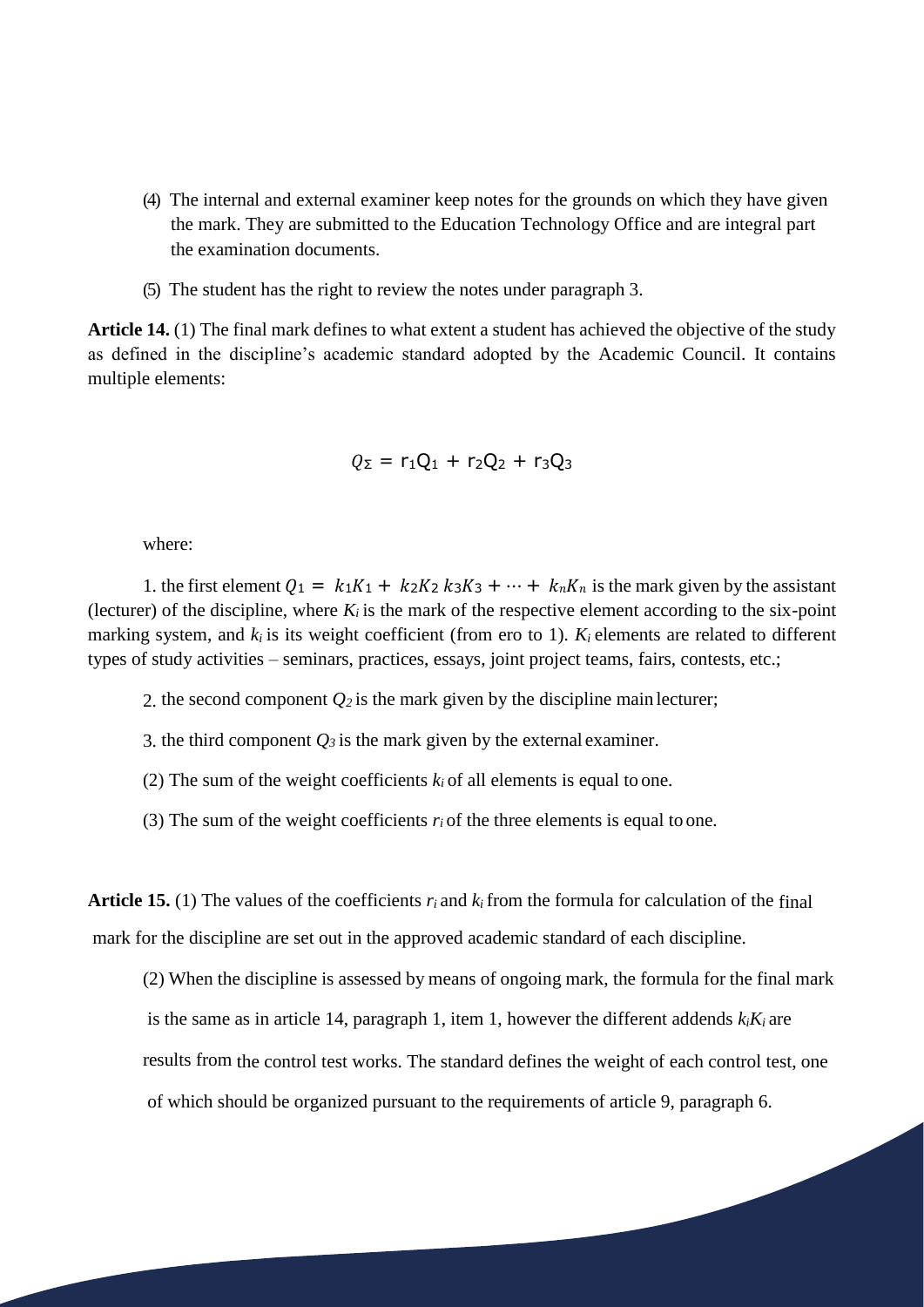**Article 16.** (1) The discipline main lecturer forms the final semester marks according to the formula from the academic standard and records the assessment results in an examination protocol in an approved form specifying:

1. The marks from semester elements *Q1*;

2. The internal mark from the semester written examination *Q2*;

3. The external mark from the semester written examination *Q3*;

4. The final mark according to the table of marks under article 13, paragraph 1 calculated with

the formula under article 14, paragraph 1.

(2) The Education Technology Office submits the examination protocol with the marks of the discipline main lecturer, the external mark for the discipline and the proposal for final mark to the vice-rector for approval.

(3) The vice-rector in charge of the study process approves the protocol provided the marks of the internal and external examiner differ with less than one six-point marking unit and decides how to proceed if they differ with more than a unit.

(4) By sanction of the vice-rector, the final semester marks are recorded by the main lecturer in the examination protocol not later than one week after the examination, and in the ledger of the University – not later than 1 month. The full payment of the salary/ fee of the lecturer depends on the fulfilment of such obligation.

(5) By verifying the correctness of the final mark and the correspondence between the marks in the protocol and the ledger, the Education Technology Office enters the marks in the student's record books within one week after the end of the examination session.

**Article 17.** (1) All current issues relevant to the preparation and conducting the examinations are decided by the leader of the respective academic standard to the students of which they relate, and/or by the head of the department the discipline pertains to. The academic standard leader has a key role.

(2) After the successful taking of examinations as set out in the curriculum for the respective year, the student goes to the next year.

(3) In case of not more than three failed examinations for the respective year, the so called conditional admission to the next year is allowed. These examinations should be taken not later than the end of the academic year in which the student is enrolled and has not taken the examinations.